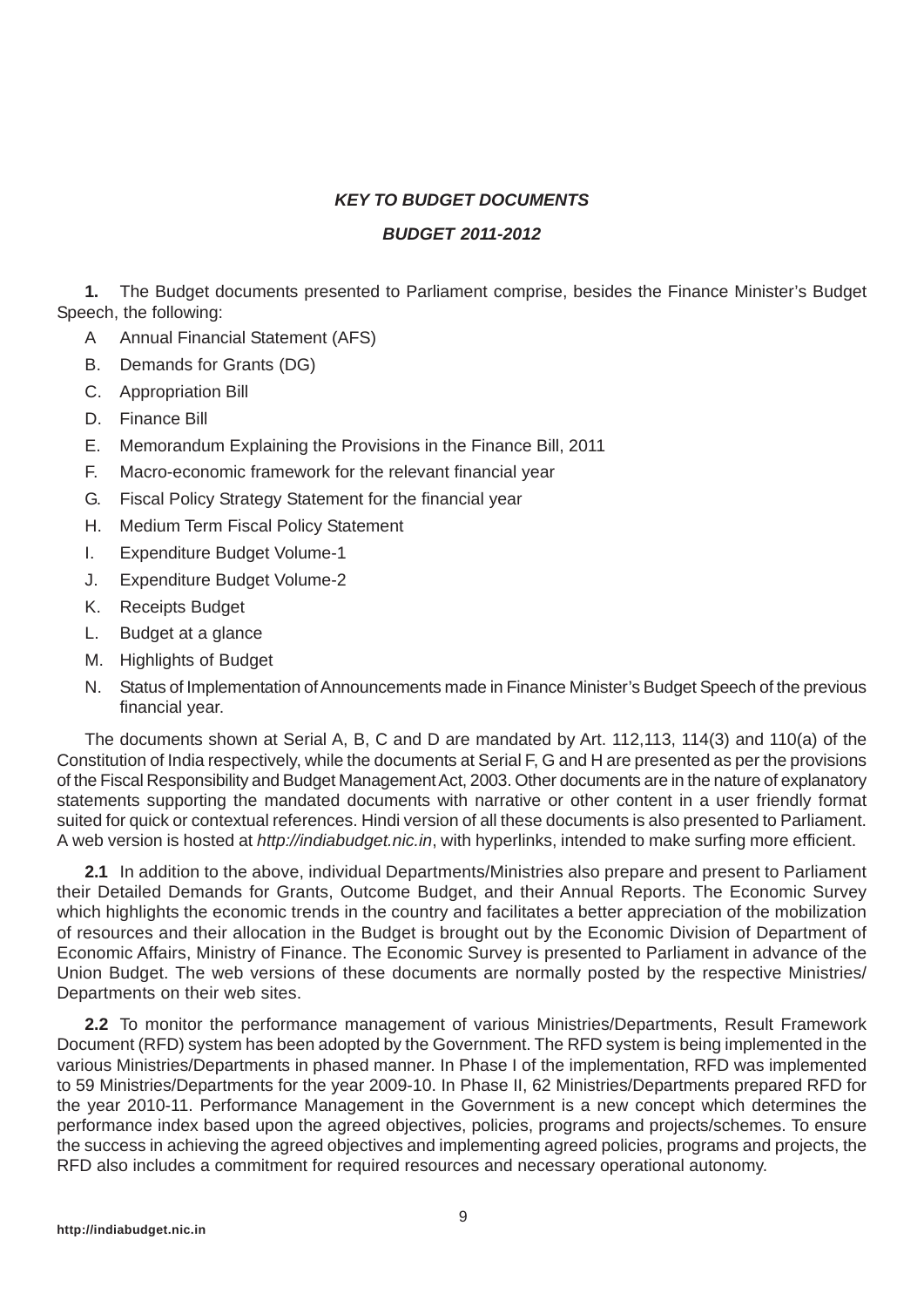**3.1** A brief description of the Budget documents listed in para 1 is given below.

**3. (A) Annual Financial Statement (AFS)**, the document as provided under Article 112, shows estimated receipts and expenditure of the Government of India for 2011-12 in relation to estimates for 2010-11 as also expenditure for the year 2009-10. The receipts and disbursements are shown under the three parts, in which Government Accounts are kept viz.,(i) Consolidated Fund, (ii) Contingency Fund and (iii) Public Account. Under the Constitution, Annual Financial Statement distinguishes expenditure on revenue account from other expenditure. Government Budget, therefore, comprises Revenue Budget and Capital Budget. The estimates of receipts and expenditure included in the Annual Financial Statement are for the expenditure net of refunds and recoveries, as will be reflected in the accounts.

The significance of the Consolidated Fund, the Contingency Fund and the Public Account as well as the distinguishing features of Revenue and Capital Budget are given briefly below.

- (i) The existence of the Consolidated Fund of India (CFI) flows from Article 266 of the Constitution. All revenues received by Government, loans raised by it, and also its receipts from recoveries of loans granted by it form the Consolidated Fund. All expenditure of Government is incurred from the Consolidated Fund of India and no amount can be drawn from the Consolidated Fund without authorisation from Parliament.
- (ii) Article 267 of the Constitution authorises the Contingency Fund of India which is an imprest placed at the disposal of the President of India to facilitate Government to meet urgent unforeseen expenditure pending authorization from Parliament. Parliamentary approval for such unforeseen expenditure is obtained, post-facto, and an equivalent amount is drawn from the Consolidated Fund to recoup the Contingency Fund. The corpus of the Contingency Fund as authorised by Parliament presently stands at Rs.500 crore.
- (iii) Moneys held by Government in Trust as in the case of Provident Funds, Small Savings collections, income of Government set apart for expenditure on specific objects like road development, primary education, Reserve/Special Funds etc. are kept in the Public Account. Public Account funds do not belong to Government and have to be finally paid back to the persons and authorities who deposited them. Parliamentary authorisation for such payments is, therefore, not required, except where amounts are withdrawn from the Consolidated Fund with the approval of Parliament and kept in the Public Account for expenditure on specific objects, in which case, the actual expenditure on the specific object is again submitted for vote of Parliament for drawal from the Public Account for incurring expenditure on the specific object.
- (iv) Revenue Budget consists of the revenue receipts of Government (tax revenues and other revenues) and the expenditure met from these revenues. Tax revenues comprise proceeds of taxes and other duties levied by the Union. The estimates of revenue receipts shown in the Annual Financial Statement take into account the effect of various taxation proposals made in the Finance Bill. Other receipts of Government mainly consist of interest and dividend on investments made by Government, fees, and other receipts for services rendered by Government. Revenue expenditure is for the normal running of Government departments and various services, interest payments on debt, subsidies, etc. Broadly, the expenditure which does not result in creation of assets for Government of India is treated as revenue expenditure. All grants given to State Governments/Union Territories and other parties are also treated as revenue expenditure even though some of the grants may be used for creation of assets.
- (v) Capital Budget consists capital receipts and capital payments. The capital receipts are loans raised by Government from public, called market loans, borrowings by Government from Reserve Bank and other parties through sale of Treasury Bills, loans received from foreign Governments and bodies, disinvestment receipts and recoveries of loans from State and Union Territory Governments and other parties. Capital payments consist of capital expenditure on acquisition of assets like land, buildings, machinery, equipment, as also investments in shares, etc., and loans and advances granted by Central Government to State and Union Territory Governments, Government companies, Corporations and other parties.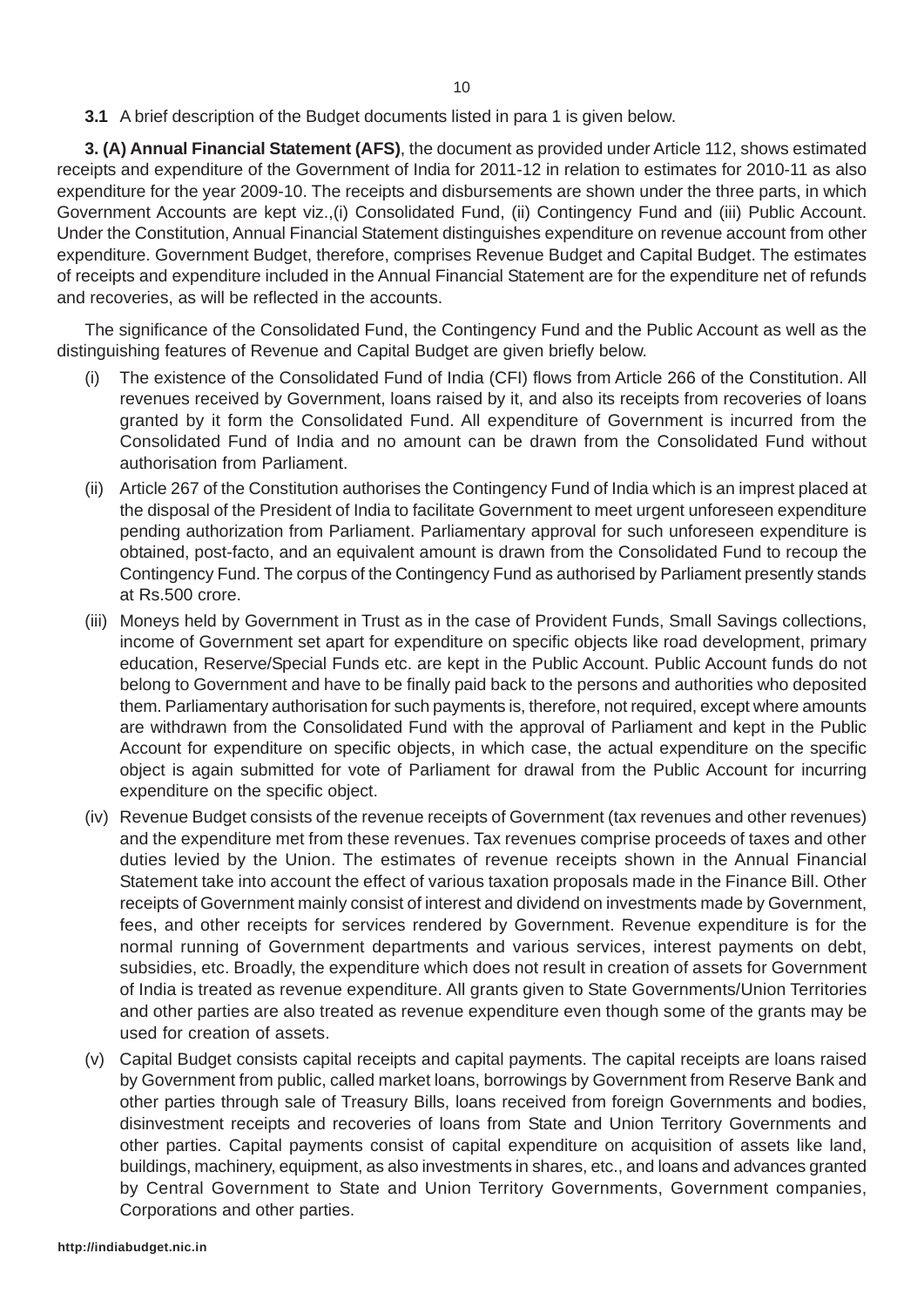- (vi) Accounting Classification
	- The estimates of receipts and disbursements in the Annual Financial Statement and of expenditure in the Demands for Grants are shown according to the accounting classification prescribed under Article 150 of the Constitution, which enables Parliament and the public to make a meaningful analysis of allocation of resources and purposes of Government expenditure.
	- The Annual Financial Statement shows separately, certain disbursements as charged on the Consolidated Fund of India, where the Constitution mandates such items of expenditure, like emoluments of the President, salaries and allowances of the Chairman and the Deputy Chairman of the Rajya Sabha and the Speaker and the Deputy Speaker of the Lok Sabha, salaries, allowances and pensions of Judges of the Supreme Court, Comptroller and Auditor-General of India and the Central Vigilance Commission, interest on and repayment of loans raised by Government and payments made to satisfy decrees of courts etc. These items of expenditure are charged on the Consolidated Fund of India and are not required to be voted by the Lok Sabha.

## **3. (B) Demands for Grants**

- (i) Article 113 of the Constitution mandates that the estimates of expenditure from the Consolidated Fund of India included in the Annual Financial Statement and required to be voted by the Lok Sabha are submitted in the form of Demands for Grants. The Demands for Grants are presented to the Lok Sabha along with the Annual Financial Statement. Generally, one Demand for Grant is presented in respect of each Ministry or Department. However, more than one Demand may be presented for a Ministry or Department depending on the nature of expenditure. In regard to Union Territories without Legislature, a separate Demand is presented for each of the Union Territories. In budget 2011-12 there are 106 Demands for Grants. Each Demand first gives the totals of 'voted' and 'charged' expenditure as also the 'revenue' and 'capital' expenditure included in the Demand separately, and also the grand total of the amount of expenditure for which the Demand is presented. This is followed by the estimates of expenditure under different major heads of account. The breakup of the expenditure under each major head between 'Plan' and 'Non-Plan' is also given. The amounts of recoveries taken in reduction of expenditure in the accounts are also shown. A summary of Demands for Grants is given at the beginning of this document, while details of 'New Service' or 'New Instrument of Service' such as, formation of a new company, undertaking or a new scheme, etc., if any, are indicated at the end of the document.
- (ii) Each Demand normally includes the total provisions required for a service, that is, provisions on account of revenue expenditure, capital expenditure, grants to State and Union Territory Governments and also loans and advances relating to the service. Where the provision for a service is entirely for expenditure charged on the Consolidated Fund of India, for example, interest payments (Demand for Grant No. 34), a separate Appropriation, as distinct from a Demand, is presented for that expenditure and it is not required to be voted by Lok Sabha. Where, however, expenditure on a service includes both 'voted' and 'charged' items of expenditure, the latter are also included in the Demand presented for that service but the 'voted' and 'charged' provisions are shown separately in that Demand.

## **3. (C) Appropriation Bill**

Under Article 114(3) of the Constitution, no amount can be withdrawn from the Consolidated Fund without the enactment of such a law by Parliament. After the Demands for Grants are voted by the Lok Sabha, Parliament's approval to the withdrawal from the Consolidated Fund of the amounts so voted and of the amount required to meet the expenditure charged on the Consolidated Fund is sought through the Appropriation Bill.

The whole process beginning with the presentation of the Budget and ending with discussions and voting on the Demands for Grants requires sufficiently long time. The Lok Sabha is, therefore, empowered by the Constitution to make any grant in advance in respect of the estimated expenditure for a part of the financial year pending completion of procedure for the voting of the Demands. The purpose of the 'Vote on Account' is to keep Government functioning, pending voting of 'final supply'. The Vote on Account is obtained from Parliament through an Appropriation (Vote on Account) Bill.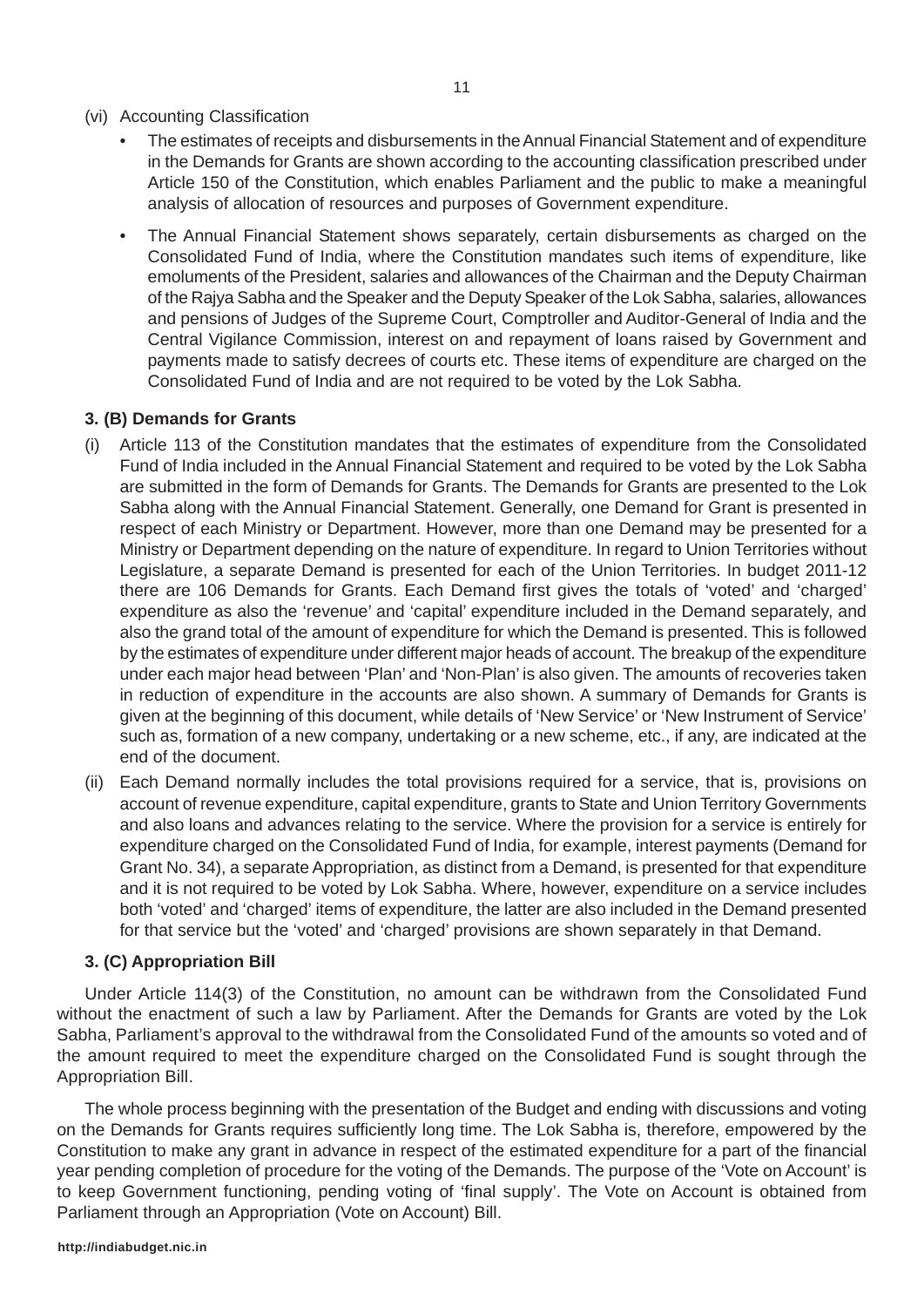# **3. (D) Finance Bill**

At the time of presentation of the Annual Financial Statement before Parliament, a Finance Bill is also presented in fulfillment of the requirement of Article 110 (1)(a) of the Constitution, detailing the imposition, abolition, remission, alteration or regulation of taxes proposed in the Budget. A Finance Bill is a Money Bill as defined in Article 110 of the Constitution. It is accompanied by a Memorandum explaining the provisions included in it.

## **3. (E) Memorandum Explaining the Provisions in the Finance Bill**

To facilitate understanding of the taxation proposals contained in the Finance Bill, the provisions and their implications are explained in the document titled Memorandum Explaining the Provisions of the Finance Bill.

## **3. (F) Macro-economic Framework Statement**

The Macro-economic Framework Statement, presented to Parliament under Section 3(5) of the Fiscal Responsibility and Budget Management Act, 2003 and the rules made thereunder contains an assessment of the growth prospects of the economy with specific underlying assumptions. It contains assessment regarding the GDP growth rate, fiscal balance of the Central Government and the external sector balance of the economy.

# **3. (G) Fiscal Policy Strategy Statement**

The Fiscal Policy Strategy Statement, presented to Parliament under Section 3(4) of the Fiscal Responsibility and Budget Management Act, 2003, outlines the strategic priorities of Government in the fiscal area for the ensuing financial year relating to taxation, expenditure, lending and investments, administered pricing, borrowings and guarantees. The Statement explains how the current policies are in conformity with sound fiscal management principles and gives the rationale for any major deviation in key fiscal measures.

## **3. (H) Medium-term Fiscal Policy Statement**

The Medium-term Fiscal Policy Statement, presented to Parliament under Section 3(2) of the Fiscal Responsibility and Budget Management Act, 2003, sets out three-year rolling targets for four specific fiscal indicators in relation to GDP at market prices namely (i) Revenue Deficit, (ii) Fiscal Deficit, (iii) Tax to GDP ratio and (iv) Total out-standing Debt at the end of the year. The Statement includes the underlying assumptions, an assessment of sustainability relating to balance between revenue receipts and revenue expenditure and the use of capital receipts including market borrowings for generation of productive assets.

**3.2** To facilitate a more comprehensive understanding of the major features of the Budget, certain other explanatory documents are presented. These are briefly summarised below.

# **3. (I) Expenditure Budget Volume-1**

- (i) This document deals with revenue and capital disbursements of various Ministries/Departments and gives the estimates in respect of each under 'Plan' and 'Non-Plan'. It also gives analysis of various types of expenditure and broad reasons for the variations in estimates.
- (ii) Under the present accounting and budgetary procedures, certain classes of receipts, like payments made by one department to another and receipts of capital projects or schemes, are taken in reduction of the expenditure of the receiving department. While the estimates of expenditure included in the Demands for Grants are for the gross amounts, the estimates of expenditure included in the Annual Financial Statement are for the net expenditure, after taking into account the recoveries. The document, Expenditure Budget, makes certain other refinements like netting expenditure of related receipts so that inflation of receipts and expenditure figures is avoided and there can be better appreciation of the magnitudes of various expenditure. Contributions to International bodies and estimated strength of establishment of various Government Departments and provision therefor are shown in separate annexes. A statement each, showing (i) Plan grants and loans released by Ministries/Departments directly to State and district level autonomous bodies, under various Central and Centrally Sponsored Plan schemes, (ii) Gender Budgeting and (iii) Schemes for Development of Scheduled Castes and Scheduled Tribes and (iv) Schemes for Welfare of Children are also included in this document.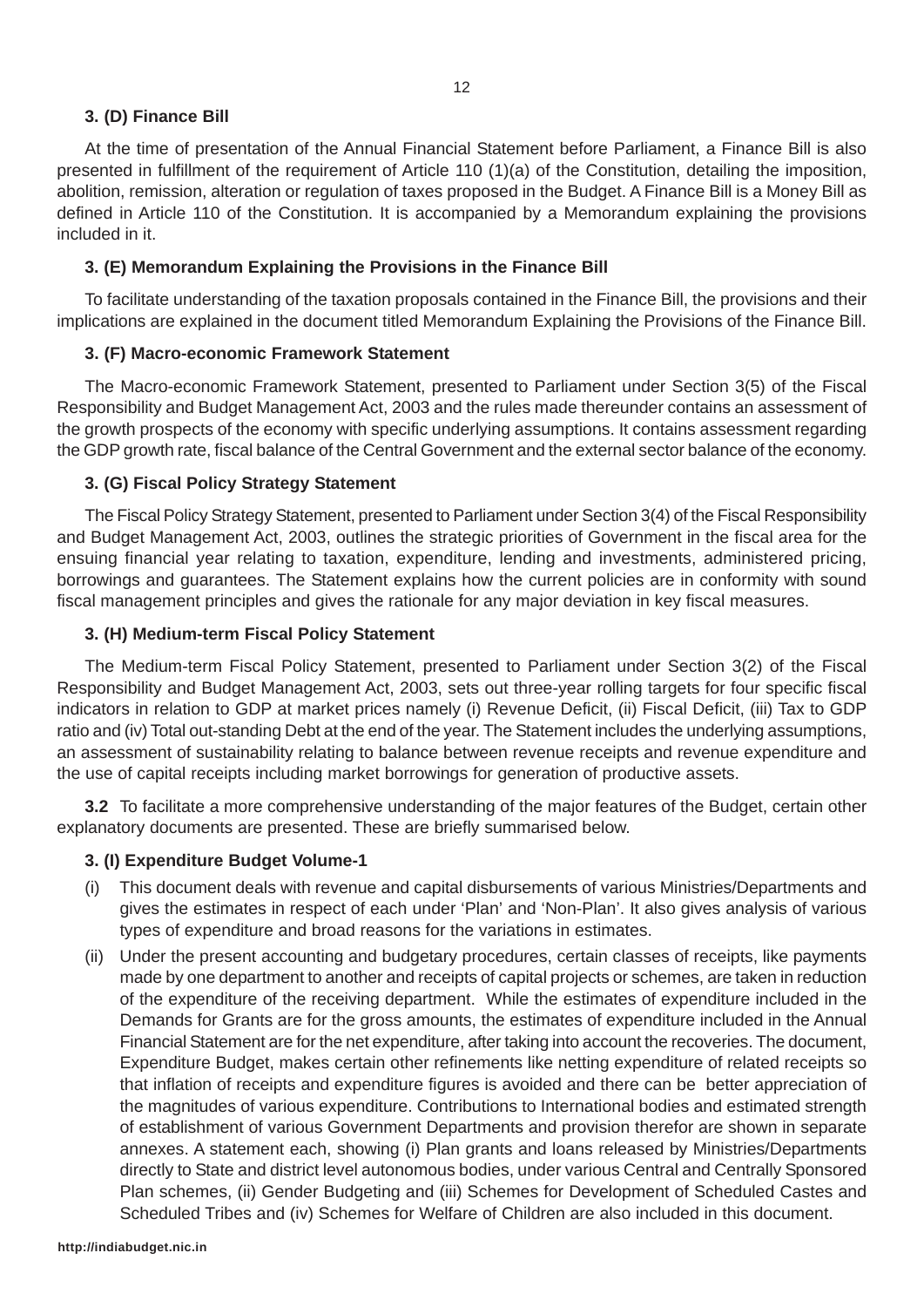## (iii) Plan Outlay

Plan expenditure forms a sizeable proportion of the total expenditure of the Central Government. The Demands for Grants of the various Ministries show the Plan expenditure under each head separately from the Non-Plan expenditure. The Expenditure Budget Vol. 1 also gives the total Plan provisions for each of the Ministries arranged under the various heads of development and highlights the budget provisions for the more important Plan programmes and schemes. A description of important schemes included in the Plan along with the objectives, targets and achievements is given in the Outcome Budget of the respective Ministry. Variations in the estimates of Plan expenditure are also explained.

(iv) Public Sector Enterprises

A large part of the Plan expenditure incurred by the Central Government is through public sector enterprises. Budgetary support for financing outlays of these enterprises is provided by Government either through investment in share capital or through loans. Expenditure Budget Vol. 1 shows the estimates of capital and loan disbursements to public sector enterprises in 2010-2011 and 2011-2012 for Plan and Non-Plan purposes and also the extra budgetary resources available for financing their Plans. A detailed report on the working of public sector enterprises is given in the document titled 'Public Enterprises Survey' brought out separately by the Department of Public Enterprises. A report on the working of the enterprises under the control of various administrative Ministries is also given in the Annual Reports of the various Ministries circulated to Members of Parliament separately. The annual reports along with the audited accounts of each of the Government companies are also separately laid before Parliament. Besides, the reports of the Comptroller and Auditor General of India on the working of various public sector enterprises are also laid before Parliament.

(v) Commercial Departments

Railways is the principal departmentally-run commercial undertaking of Government. The Budget of the Ministry of Railways and the Demands for Grants relating to Railway expenditure are presented to Parliament separately. The total receipts and expenditure of the Railways are, however, incorporated in the Annual Financial Statement of the Government of India. To portray the actual working and not inflate either receipts or expenditure, the expenditure as reflected in the Receipts Budget & Expenditure Budget Vol. 1 and Vol. 2 has been taken net of receipts of the departmental commercial undertakings.

- (vi) The receipts and expenditure of the Defence Demands shown in the Annual Financial Statement, are explained in greater detail in the document Defence Services Estimates presented along with the Detailed Demands for Grants of the Ministry of Defence.
- (vii) The details of grants given to bodies other than State and Union Territory Governments are given in the statements of Grants-in-aid paid to non-Government bodies appended to Detailed Demands for Grants of the various Ministries. Annexure 5 to Expenditure Budget Vol.1 shows details of grants-inaid exceeding Rs.5 lakhs (recurring) or Rs.10 lakhs (non-recurring) to private institutions, organisations and individuals sanctioned during the year 2009-10.

## **3. (J) Expenditure Budget Volume-2**

The provisions made for a scheme or a programme may spread over a number of Major Heads in the Revenue and Capital sections in a Demand for Grants. In the Expenditure Budget Vol. 2, the estimates made for a scheme/programme are brought together and shown on a net basis at one place, by Major Heads. To understand the objectives underlying the expenditure proposed for various schemes and programmes in the Demands for Grants, suitable explanatory notes are included in this volume in which, wherever necessary, brief reasons for variations between the Budget estimates and revised estimates for the current year and requirements for the ensuing Budget year are also given.

## **3. (K) Receipts Budget**

Estimates of receipts included in the Annual Financial Statement are further analysed in the document "Receipts Budget". The document provides details of tax and non-tax revenue receipts and capital receipts and explains the estimates. The document also provides the arrears of tax revenues and non-tax revenues, as mandated under the Fiscal Responsibility and Budget Management Rules, 2004. Trend of receipts and expenditure along with deficit indicators, statement pertaining to National Small Savings Fund (NSSF), statement of revenues foregone, statement of liabilities, statement of guarantees given by the government, statements of assets and details of external assistance are also included in Receipts Budget.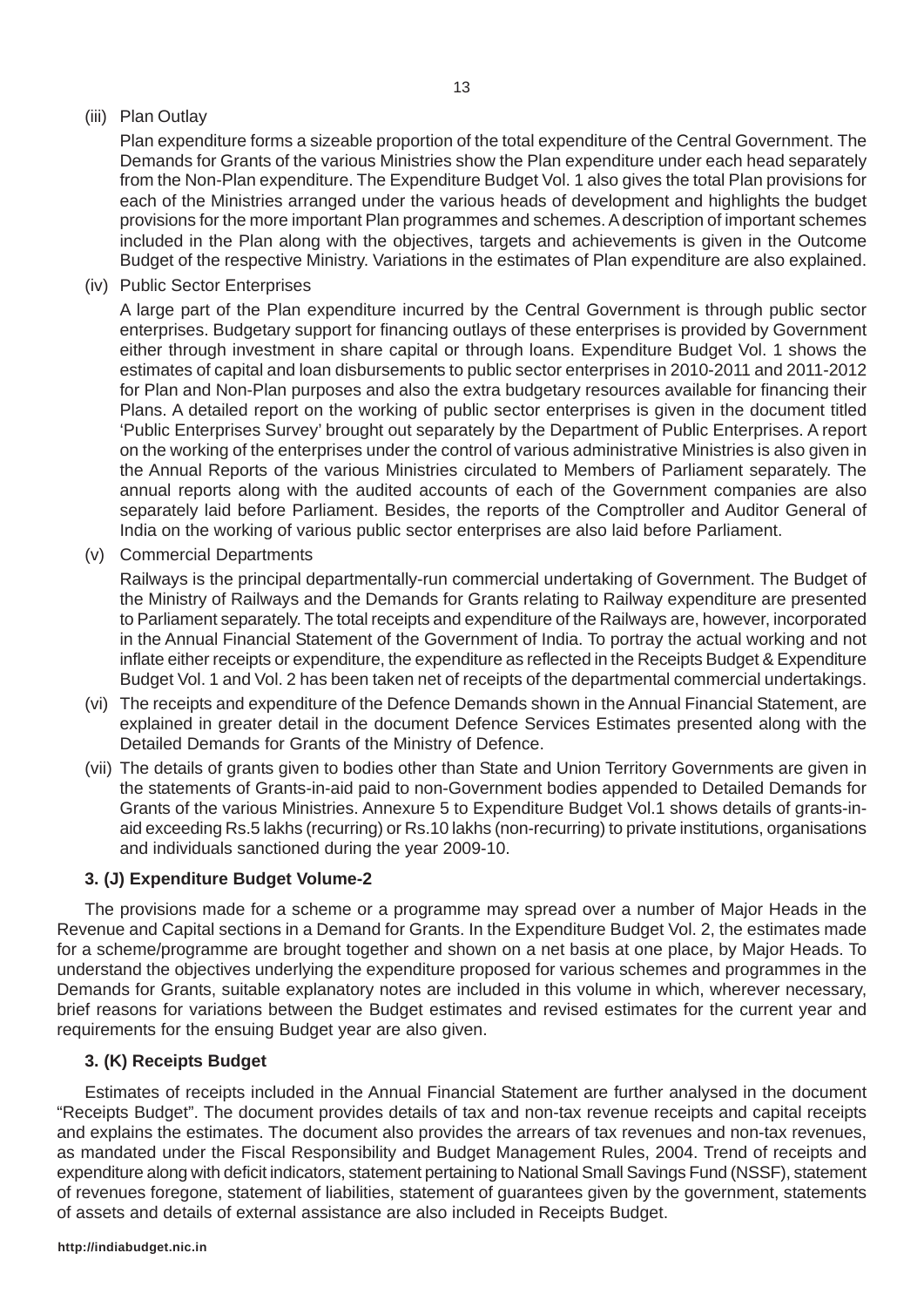## **3. (L) Budget at a Glance**

- (i) This document shows in brief, receipts and disbursements along with broad details of tax revenues and other receipts. This document also exhibits broad break-up of expenditure - Plan and Non-Plan, allocation of Plan outlays by sectors as well as by Ministries/Departments and details of resources transferred by the Central Government to State and Union Territory Governments. This document also shows the revenue deficit, the gross primary deficit and the gross fiscal deficit of the Central Government. The excess of Government's revenue expenditure over revenue receipts constitutes revenue deficit of Government. The difference between the total expenditure of Government by way of revenue, capital and loans net of repayments on the one hand and revenue receipts of Government and capital receipts which are not in the nature of borrowing but which finally accrue to Government on the other, constitutes gross fiscal deficit. Gross primary deficit is measured by gross fiscal deficit reduced by gross interest payments. In the Budget documents 'gross fiscal deficit' and 'gross primary deficit' have been referred to in abbreviated form 'fiscal deficit' and 'primary deficit', respectively. This document also shows liabilities of the Government on account of securities (bonds) issued in lieu of oil and fertilizer subsidies.
- (ii) The document also includes a statement indicating the quantum and nature (share in Central Taxes, grants/loan) of the total Resources transferred to States and Union Territory Governments. Details of these transfers by way of share of taxes, grants-in-aid and loans are given in Expenditure Budget Volume.1. Bulk of grants and loans are disbursed by the Ministry of Finance and are included in the Demand 'Transfers to State and Union Territory Governments'. The grants and loans released to States and Union Territories by other Ministries/Departments are provided for in their respective Demands.

# **3. (M) Highlights of Budget**

This document explains the key features of the Budget 2011-2012, inter alia, indicating the prominent achievements in various sectors of the economy. It also explains, in brief, the budget proposals for allocation of funds to be made in important areas. The summary of tax proposals is also reflected in the document.

## **3. (N) Detailed Demands for Grants**

The Detailed Demands for Grants are laid on the table of the Lok Sabha sometime after the presentation of the Budget, but before the discussion on Demands for Grants commences. Detailed Demands for Grants further elaborate the provisions included in the Demands for Grants as also actual expenditure during the previous year. A break-up of the estimates relating to each programme/organisation, wherever the amount involved is not less than Rs.10 lakhs, is given under a number of object heads which indicate the categories and nature of expenditure incurred on that programme, like salaries, wages, travel expenses, machinery and equipment, grants-in-aid, etc. At the end of these Detailed Demands are shown the details of recoveries taken in reduction of expenditure in the accounts.

## **3. (O) Outcome Budget**

- (i) With effect from Financial Year 2007-08, the Performance Budget and the Outcome Budget hitherto presented to Parliament separately by Ministries/Departments, are merged and presented as a single document titled "Outcome Budget" by each Ministry/Department in respect of all Demands/ Appropriations controlled by them, except those exempted from this requirement. Outcome Budget broadly indicates physical dimensions of the financial budget of a Ministry/Department, indicating actual physical performance in the preceding year (2009-2010), performance in the first nine months (up to December) of the current year (2010-2011) and the targeted performance during the ensuing year (2011-2012).
- (ii) Outcome Budget contains a brief introductory note on the organization and function of the Ministry/ Department, list of major programmes/schemes implemented by the Ministry/Department, its mandate, goal and policy framework, budget estimates, scheme-wise analysis of physical performance and linkage between financial outlays and outcome, review covering overall trends in expenditure vis-a-vis budget estimates in recent years, review of performance of statutory and autonomous bodies under the administrative control of the Ministry/Department, reform measures, targets and achievements and plan for future refinements.
- (iii) As far as feasible, coverage of women and SC/ST beneficiaries under various developmental schemes and schemes for the benefit of North Eastern Region are also separately indicated.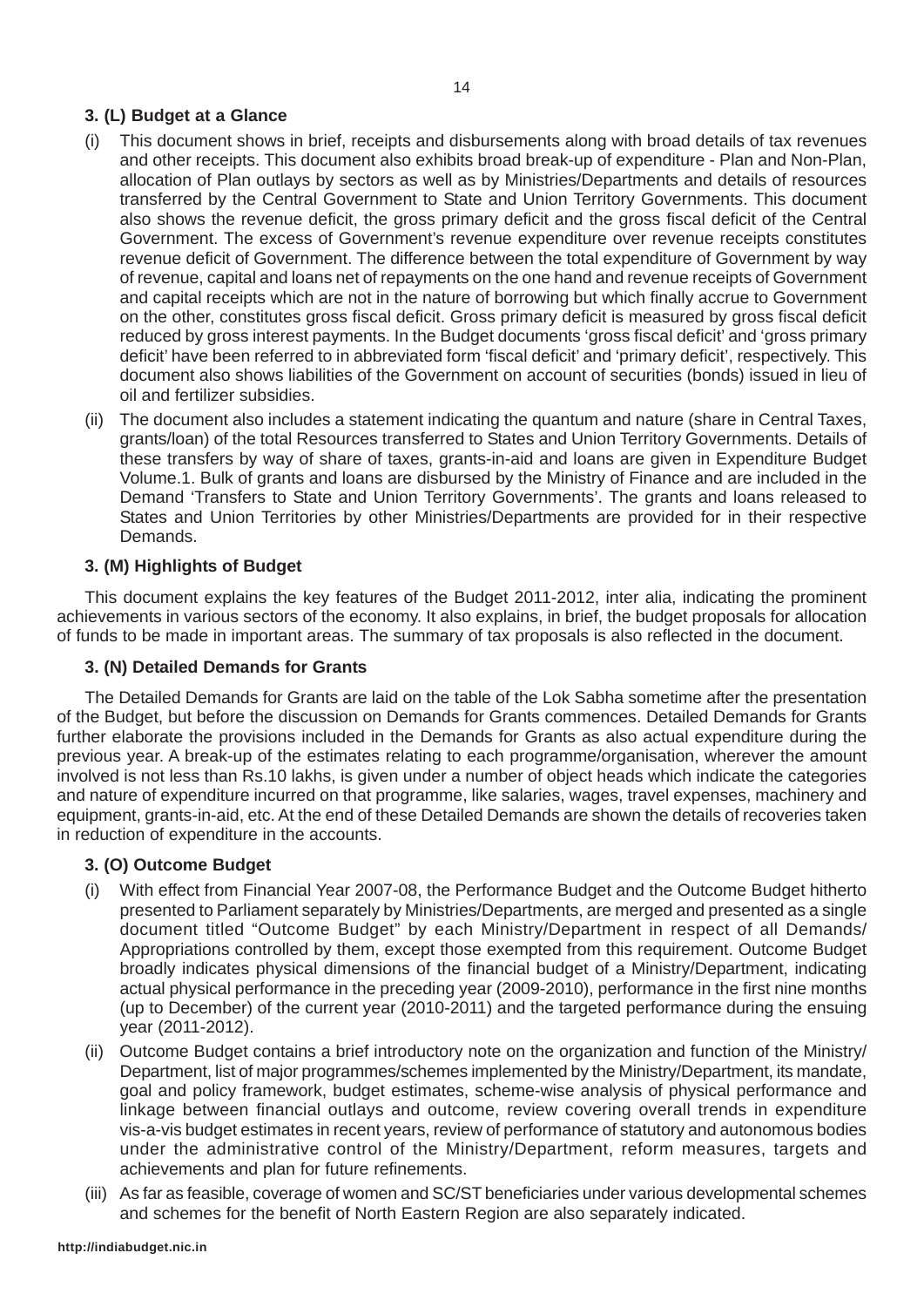## **3. (P) Annual Reports**

A descriptive account of the activities of each Ministry/Department during the year 2010-2011 is given in the document Annual Report which is brought out separately by each Ministry/Department and circulated to Members of Parliament at the time of discussion on the Demands for Grants.

## **3. (Q) Economic Survey**

The Economic Survey brings out the economic trends in the country which facilitates a better appreciation of the mobilisation of resources and their allocation in the Budget. The Survey analyses the trends in agricultural and industrial production, infrastructure, employment, money supply, prices, imports, exports, foreign exchange reserves and other relevant economic factors which have a bearing on the Budget, and is presented to the Parliament ahead of the Budget for the ensuing year.

The Budget of the Central Government is not merely a statement of receipts and expenditure. Since Independence, with the launching of Five Year Plans, it has also become a significant statement of government policy. The Budget reflects and shapes, and is, in turn, shaped by the country's economy. For a better appreciation of the impact of government receipts and expenditure on the other sectors of the economy, it is necessary to group them in terms of economic magnitudes, for example, how much is set aside for capital formation, how much is spent directly by the Government and how much is transferred by Government to other sectors of the economy by way of grants, loans, etc. This analysis is contained in the Economic and Functional Classification of the Central Government Budget which is brought out by the Ministry of Finance separately.